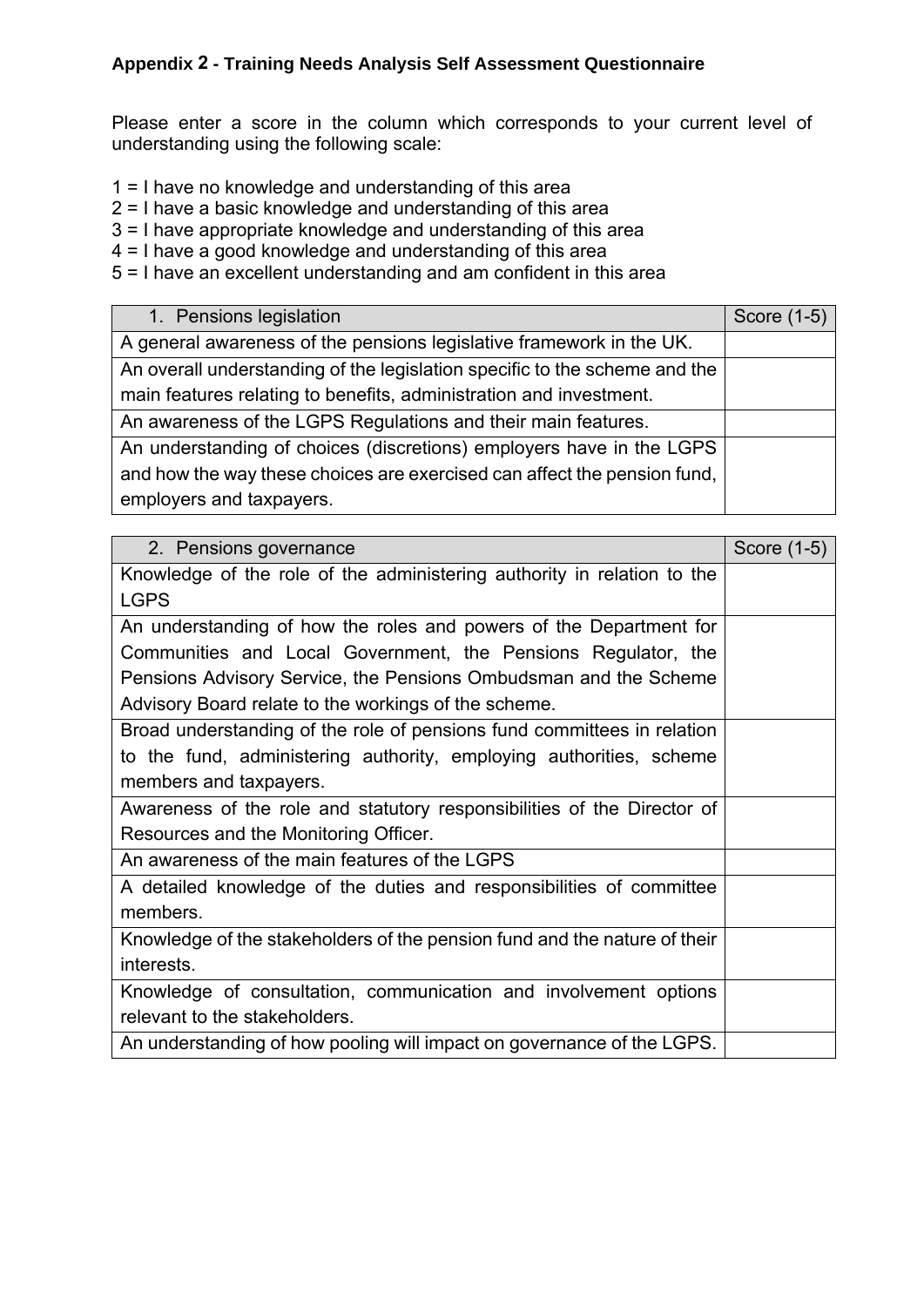| 3. Pensions administration                                                                                                           | Score (1-5) |
|--------------------------------------------------------------------------------------------------------------------------------------|-------------|
| Understanding of the required and adopted scheme policies and                                                                        |             |
| procedures relating to:                                                                                                              |             |
| member data maintenance and record-keeping processes                                                                                 |             |
| internal dispute resolution<br>$\bullet$                                                                                             |             |
| contributions collection<br>$\bullet$                                                                                                |             |
| scheme communication and materials<br>Knowledge of the pensions administration strategy and delivery                                 |             |
| (including, where applicable, the use of third party suppliers, their<br>selection, performance management and assurance processes). |             |
| An understanding of how the pension fund interacts with the taxation                                                                 |             |
| system in the UK and overseas in relation to benefits administration                                                                 |             |
| An understanding of what Additional Voluntary Contribution (AVC)                                                                     |             |
| arrangements exist and the principles relating to the operation of those                                                             |             |
| arrangements                                                                                                                         |             |
| 4. Pensions accounting and auditing standards                                                                                        | Score (1-5) |
| Awareness of the role of the Audit committee in approving the accounts,                                                              |             |
| and the role of the Director of Resources and the auditor in signing off the                                                         |             |
| accounts and annual report.                                                                                                          |             |
| Awareness of the role of both internal and external audit in the                                                                     |             |
| governance and assurance process.                                                                                                    |             |
| Financial services procurement and relationship management<br>5                                                                      | Score (1-5) |
| Understanding of the background to current public procurement policy                                                                 |             |
| and procedures, and of the values and scope of public procurement and                                                                |             |
|                                                                                                                                      |             |
| the roles of key decision makers and organisations.                                                                                  |             |
| A general understanding of the main public procurement requirements of                                                               |             |
| UK and EU legislation.                                                                                                               |             |
| An understanding of how the Pension Fund monitors and manages the<br>performance of outsourced providers                             |             |

| 4. Pensions accounting and auditing standards                                | Score $(1-5)$ |
|------------------------------------------------------------------------------|---------------|
| Awareness of the role of the Audit committee in approving the accounts,      |               |
| and the role of the Director of Resources and the auditor in signing off the |               |
| accounts and annual report.                                                  |               |
| Awareness of the role of both internal and external audit in the             |               |
| governance and assurance process.                                            |               |

| 5. Financial services procurement and relationship management          | Score (1-5) |
|------------------------------------------------------------------------|-------------|
| Understanding of the background to current public procurement policy   |             |
| and procedures, and of the values and scope of public procurement and  |             |
| the roles of key decision makers and organisations.                    |             |
| A general understanding of the main public procurement requirements of |             |
| UK and EU legislation.                                                 |             |
| An understanding of how the Pension Fund monitors and manages the      |             |
| performance of outsourced providers                                    |             |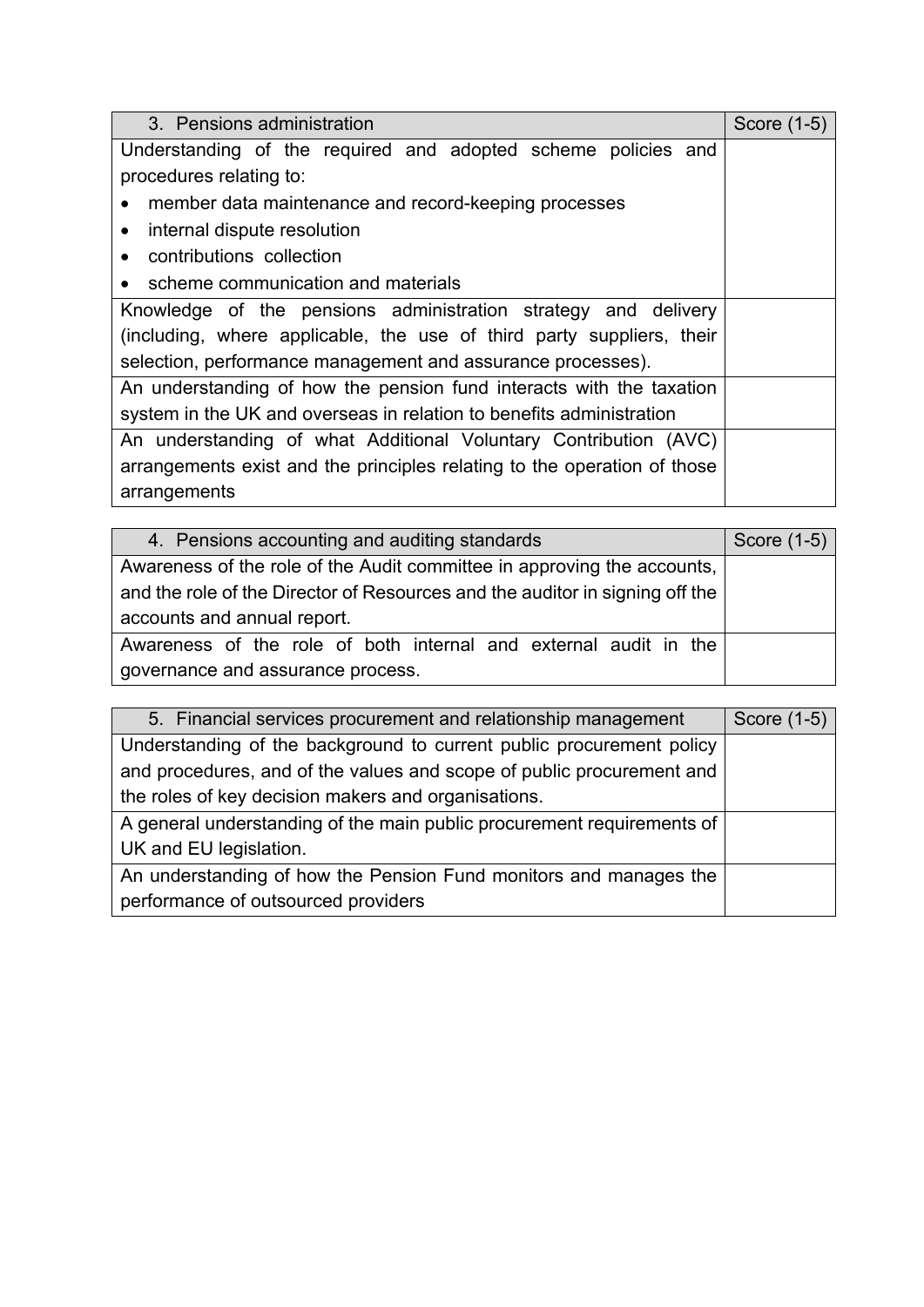|                                                                            | Score (1-5) |
|----------------------------------------------------------------------------|-------------|
| Understanding of the importance of monitoring asset returns relative to    |             |
| the liabilities and a broad understanding of ways of assessing long-term   |             |
| risks                                                                      |             |
| Performance of advisors – awareness of the Principles for Investment       |             |
| Decision Making and Disclosure on performance management and the           |             |
| approach adopted by the committee.                                         |             |
| Performance of the committee – awareness of the Principles for             |             |
| Investment Decision Making and Disclosure and the need to set targets      |             |
| for the committee and to report against them.                              |             |
| An awareness of the Myners principles of performance management and        |             |
| the approach adopted by the Council (as set out in the Pension Fund's      |             |
| <b>Investment Strategy Statement)</b>                                      |             |
| Performance of support services – awareness of the range of support        |             |
| services, who supplies them and the nature of the performance              |             |
| monitoring regime.                                                         |             |
| An understanding of how pooling will impact on the monitoring of asset     |             |
| returns and performance measurement.                                       |             |
|                                                                            |             |
| 7. Financial markets and products knowledge                                | Score (1-5) |
| Awareness of the risk and return characteristics of the main asset classes |             |
| (equities, bonds, property etc.).                                          |             |
| Understanding of the role of these assets classes in long-term pension     |             |
| fund investing.                                                            |             |
| Understanding of the primary importance of the Pension Fund's              |             |
| <b>Investment Strategy Statement</b> and investment strategy decisions.    |             |
| A broad understanding of the workings of the financial markets and of the  |             |
| investment vehicles available to the pension fund and the nature of the    |             |
| associated risks.                                                          |             |
| An awareness of the limits placed by regulation on the investment          |             |
| activities of local government pension funds.                              |             |
| An understanding of how MIFID II will have an impact on Local              |             |
| Government Pension Fund activities.                                        |             |
| Awareness of how pooling will impact on the investment activities of local |             |
| government pension funds.                                                  |             |
|                                                                            |             |
|                                                                            |             |
|                                                                            |             |
|                                                                            |             |

| 7. Financial markets and products knowledge                                                             | Score (1-5) |
|---------------------------------------------------------------------------------------------------------|-------------|
| Awareness of the risk and return characteristics of the main asset classes                              |             |
| (equities, bonds, property etc.).                                                                       |             |
| Understanding of the role of these assets classes in long-term pension                                  |             |
| fund investing.                                                                                         |             |
| Understanding of the primary importance of the Pension Fund's                                           |             |
| <b>Investment Strategy Statement and investment strategy decisions.</b>                                 |             |
| A broad understanding of the workings of the financial markets and of the                               |             |
| investment vehicles available to the pension fund and the nature of the                                 |             |
| associated risks.                                                                                       |             |
| An awareness of the limits placed by regulation on the investment                                       |             |
| activities of local government pension funds.                                                           |             |
| An understanding of how MIFID II will have an impact on Local                                           |             |
| Government Pension Fund activities.                                                                     |             |
| Awareness of how pooling will impact on the investment activities of local<br>government pension funds. |             |